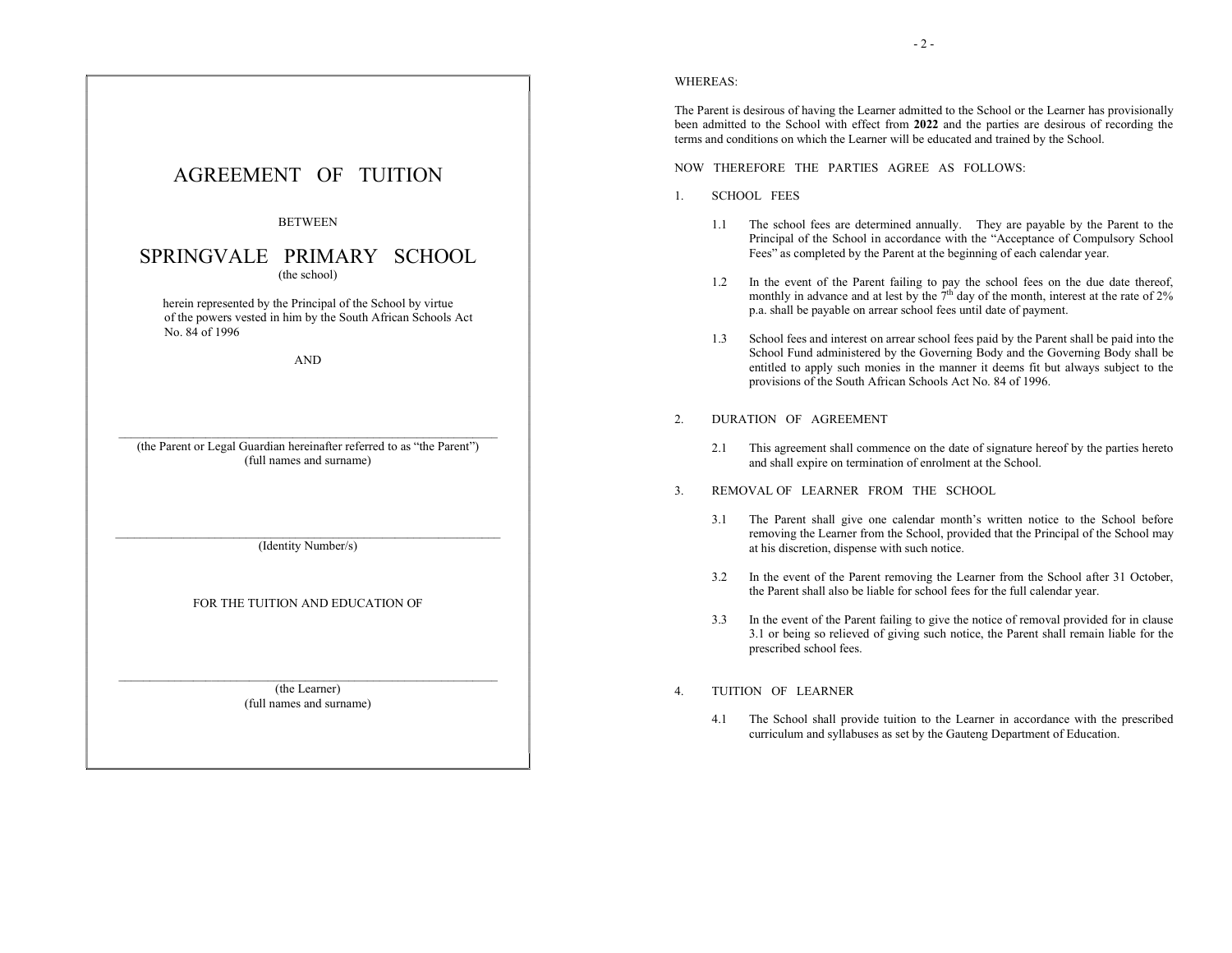# 5. DISCIPLINARY MATTERS

- 5.1 All disciplinary matters pertaining to the education and training of the Learner in all its facets, shall vest in the Principal of the School, or in a person authorized thereto by the Principal.
- 5.2 Control, expulsion, suspension and discipline of the Learner shall be in accordance with the provisions of the South African Schools Act No. 84 of 1996 and the regulations thereto.

### 6. UNDERTAKINGS BY THE PARENT

### The parent undertakes to:

- 6.1 indemnify the School, its employees and officials against any injury, harm or other loss caused to any person on account of the conduct of the Learner.
- 6.2 exempt the School, its employees and officials from liabilities incurred on account of any injuries to or illness of the Learner and agrees and consents that the School or any of its teachers may consent to any operation or medical treatment of the Learner should such consent be required for medical reasons on an urgent basis and should it not be possible for the Parent of the Learner to be approached for such consent immediately.
- 6.3 to comply with the regulations pertaining to medical inspections as contained in the South African Schools Act No. 84 of 1996.
- 6.4 accept the Constitution and Standing Orders of the School and any amendment thereto when authorized.
- 6.5 to have the Learner immunized against Diphtheria, Whooping Cough, Tetanus, Polio and Tuberculosis and to submit proof of such immunization.
- 6.6 to mark all clothing worn by the Learner to School and to School outings clearly.
- 6.7 to exempt the School from any liability for loss of or damage to articles brought onto the School property or taken on School outings by the Learner.
- 6.8 to ensure that the Learner has the necessary transport for attendance at the School.
- 6.9 to make provision for the timeous collection of the Learner after School or School activities.
- 6.10 to make adequate arrangements for the supervision and care of Learners after School hours.
- 6.11 to notify the Principal immediately of any absence of the Learner from the School and provide valid reasons for such absence.
- 7. BREACH
	- 7.1 The Parent shall be in breach of this agreement in the event of failure by the Parent to comply with the terms stated in this agreement and after the Parent has failed to remedy such breach within seven days after a written notice of such breach has been dispatched by the School to the Parent by prepaid registered post or delivered by hand at the Parent's chosen domicilium recorded herein.
	- 7.2 A certificate signed by the School Bursar or Principal as to any amount owed by the Parent to the School in terms of this agreement or as to any other fact arising out of this agreement shall be prima facie proof of all the facts stated in the certificate and it will not be necessary to prove the appointment or authority of the School Bursary or Principal who signs the certificate. Such certificate shall be binding on the parties to this agreement and shall be a liquid document for the purposes of provisional sentence or summary judgement proceedings against the Parent.
- 8. REMEDIES
	- 8.1 In the event of the Parent being in breach of this agreement as provided in clause 7, the School shall have the right, but shall not be obliged, to enforce its rights in terms of this agreement by way of appropriate legal action or otherwise.
	- 8.2 The School's remedies under this clause shall not be exhaustive and shall be in addition and without prejudice to any other remedies the School may have in law.
- 9. GENERAL
	- 9.1 No alteration, cancellation, variation of, or addition hereto shall be of any force or effect unless produced in writing and signed by the parties to this agreement or their duly authorised representatives.
	- 9.2 No indulgence, leniency or extension in time which either party ("the grantor") may grant to the other, shall in any way prejudice the grantor or preclude the grantor from exercising any of their rights in the future.
	- 9.3 The headings appearing in this agreement have been used for reference purposes only and shall not affect its interpretation.
	- 9.4 Should it be necessary for the School to consult and/or instruct an attorney in respect of any breach by the Parent of this agreement or the "Acceptance of Compulsory School Fees" referred to in clause 1.1, or any other matter arising therefrom, the Parent shall pay all the School's legal costs as between attorney and client, including collection commission.
	- 9.5 Should it be necessary to institute any legal proceedings in respect of any matter contemplated in clause 9.4, the parties consent to the jurisdiction of the Magistrate's Court having jurisdiction in terms of Section 41 of Act 84 of 1996. The parties furthermore agree to the submission of any such matter to mediation and/or adjudication in terms of the Short Process Courts and Mediation in Certain Civil Cases Act, 1991 (Act 103 of 1991).